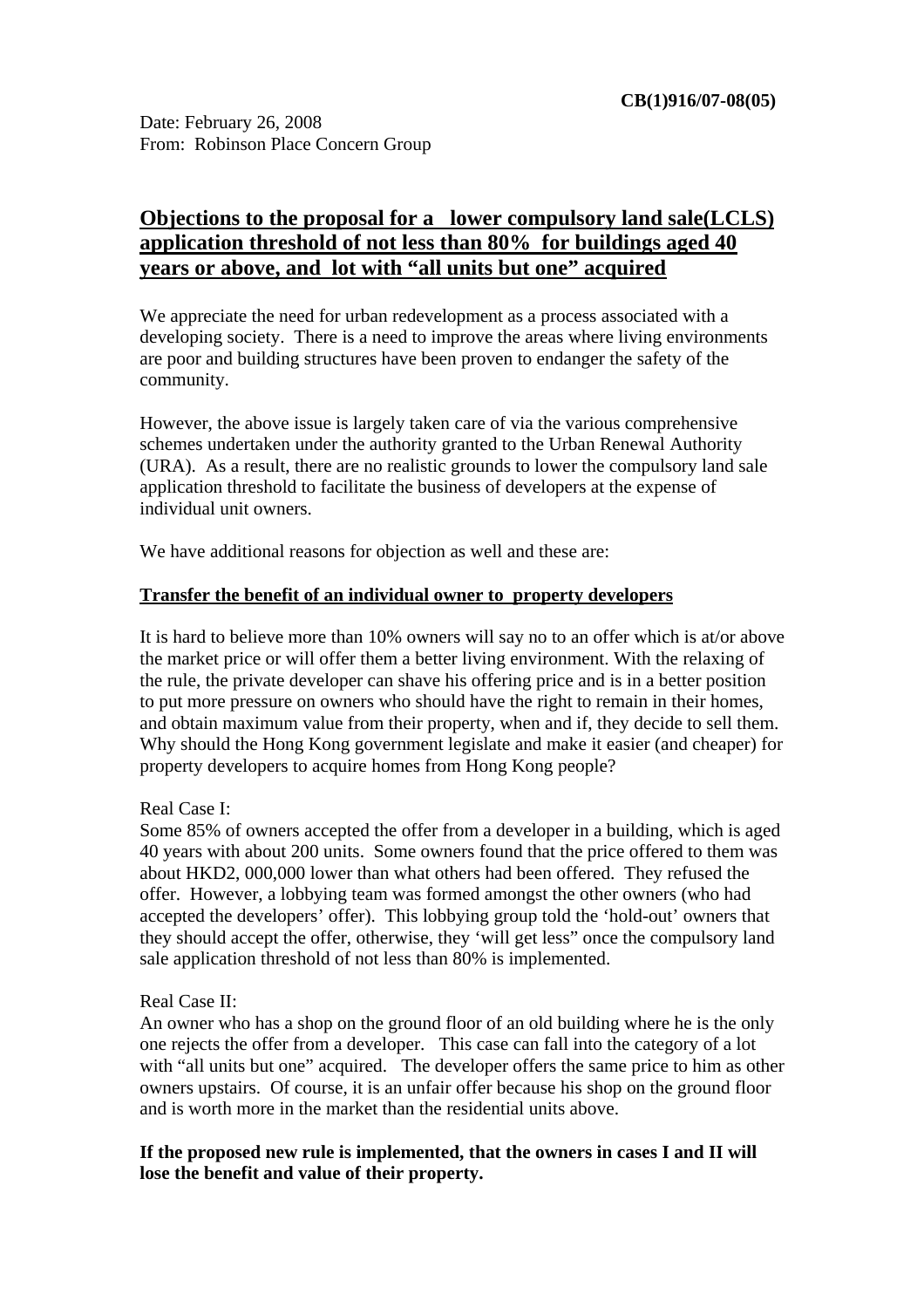## **Extort the livelihood of owners who are forced to sale their unit**

A unit/property is often a persons' livelihood. It often represents their life savings. How heartless of the government to promote an act which helps property developers take away individuals' livelihoods.

### Real Case I:

In Sau Kei Wan, an elderly couple has a shop that is rented to a tenant for approximately HK\$23,000 per month. This rent is their only income and covers wholly their cost of living. The offer from the private developer is not enough for them to buy another shop and hence they cannot earn as much as they used to earn from owning their old shop.

### Real Case II:

A coffin shop cannot run their business again after its shop is acquired. There is no place that can be found for a coffin shop to be newly set up.

### **Inappropriate time to propose the LCLS as the government does not have a plan on how to handle issues relating to the public interests:**

Lower compulsory land sale application (LCLS) threshold of not less than 80% will speed up the redevelopment of the old buildings. However, the government needs to plan ahead to solve the problems which will come along if this proposal is put into place. Failure to do so will affect the daily life of individuals once the 80% rule is applied.

- 1. Traffic: transportation infrastructure cannot cope with the higher speed of development. This will result in more traffic jams, more pollution and continued degradation of Hong Kong's neighborhoods
- 2. Living environment: most new buildings are very tall and hence reduce air circulation and block sunshine distribution to local neighborhoods again degrading our environment and quality of life.
- **3.** Lack of sufficient public facilities: Public facilities such as parks, libraries and schools will be insufficient to cater to the increased populations in affected neighborhoods. **It is against the Hong Kong government's promise to improve the quality of life in Hong Kong.**

Real Case :

Mid Levels West is an already overcrowded place. The investigation report of the office of the ombudsman of Hong Kong on September 2006 on " administration of mid level moratorium¨ clearly pointed out that the government had introduced an administrative moratorium to restrict building development in Mid-Levels to ease traffic congestion in 1972. I t has been 36 years since the government tried to restrict building development in Mid- Levels **but nothing has been achieved.**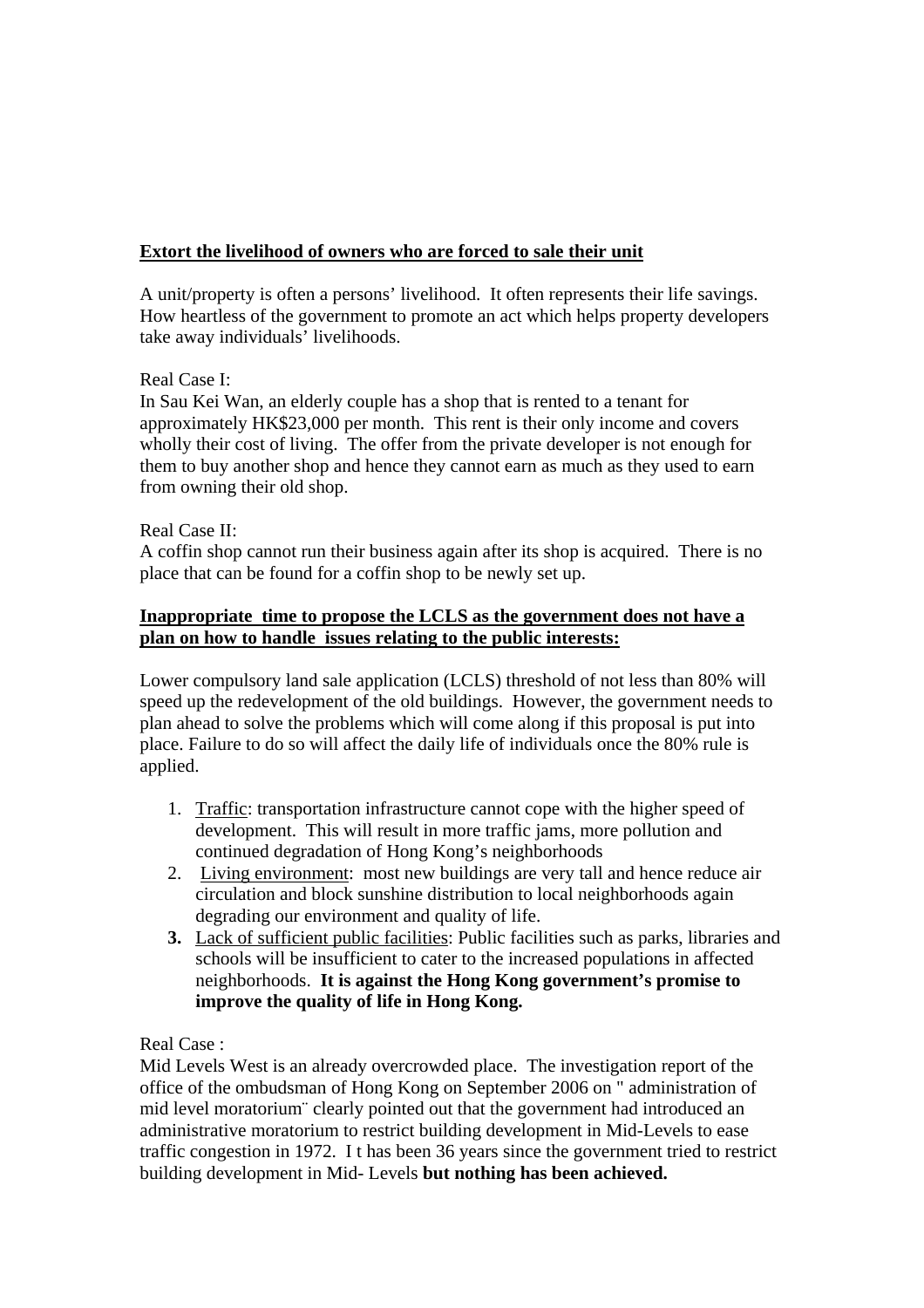Eventually, people in the neighborhood think the stipulations of the OZPs will bring forward workable solutions to the problem. But what is the time line for the review of the OZPs in Mid Levels? How and when there is a concerted plan and when will the public see the result?

Moreover, there are more than five sites around Seymour Road area in the process of being acquired by private developers. Most of them are on the stage where some 80- 85% owners have agreed. **Should the government reduce the limit to 80% before the stipulations of the OZP is completed in the area? Should the government bring into force a rule that will create a devastating situation in the area?**

#### **We worry about the direction and attitude of the government on the issue of lowering compulsory land sale application threshold**

The 90% compulsory land sale application threshold was introduced in 1998. After 10 years the government wants to lower the percentage to 80%. There is a worry another 10 years later; another 10% will be lower.These constant lowering of the threshold make us wonder, when will it end? How much will the government allow private homeowners to be exploited? **What is the stand of our government in balancing the individual rights of private property and facilitating private redevelopment?**

### **Unfair to treat the buildings aged 40 or above and the a lot with "all units but one" acquired in the same proposal**

**These are two different concerns and they should not be put in the same proposal**. For a building over 40 years old, concerns include the safety of the construction and the surrounding living environment. As mentioned above these cases should be handled by the URA and mandatory building repair should already be sufficient to arrest building deterioration. Moreover, the building of this age doesn't' necessarily need to be demolished. If there are ways to restore it, then these should be considered first.

This would be more in line with government policy regarding environmental protection. How many times do we see on television the HK government public service advertisements that remind us to try to restore our floor or bathtub rather than replace them when we carryout a renovation? **Now the government wants to suggest a proposal that will, on a much larger scale, harm our environment?** In addition, it should be noted that there are many buildings aged 40+ that are in a very good condition because of good maintenance by owners.

The "all units but one" acquired is another issue this should be considered separately.

### **Accuracy of the Government Survey**

Government claims the result of their telephone poll/survey showed support for its proposal. However, with all due respect, we doubt the accuracy of the result if the following information was not provided to survey respondents at the time of survey